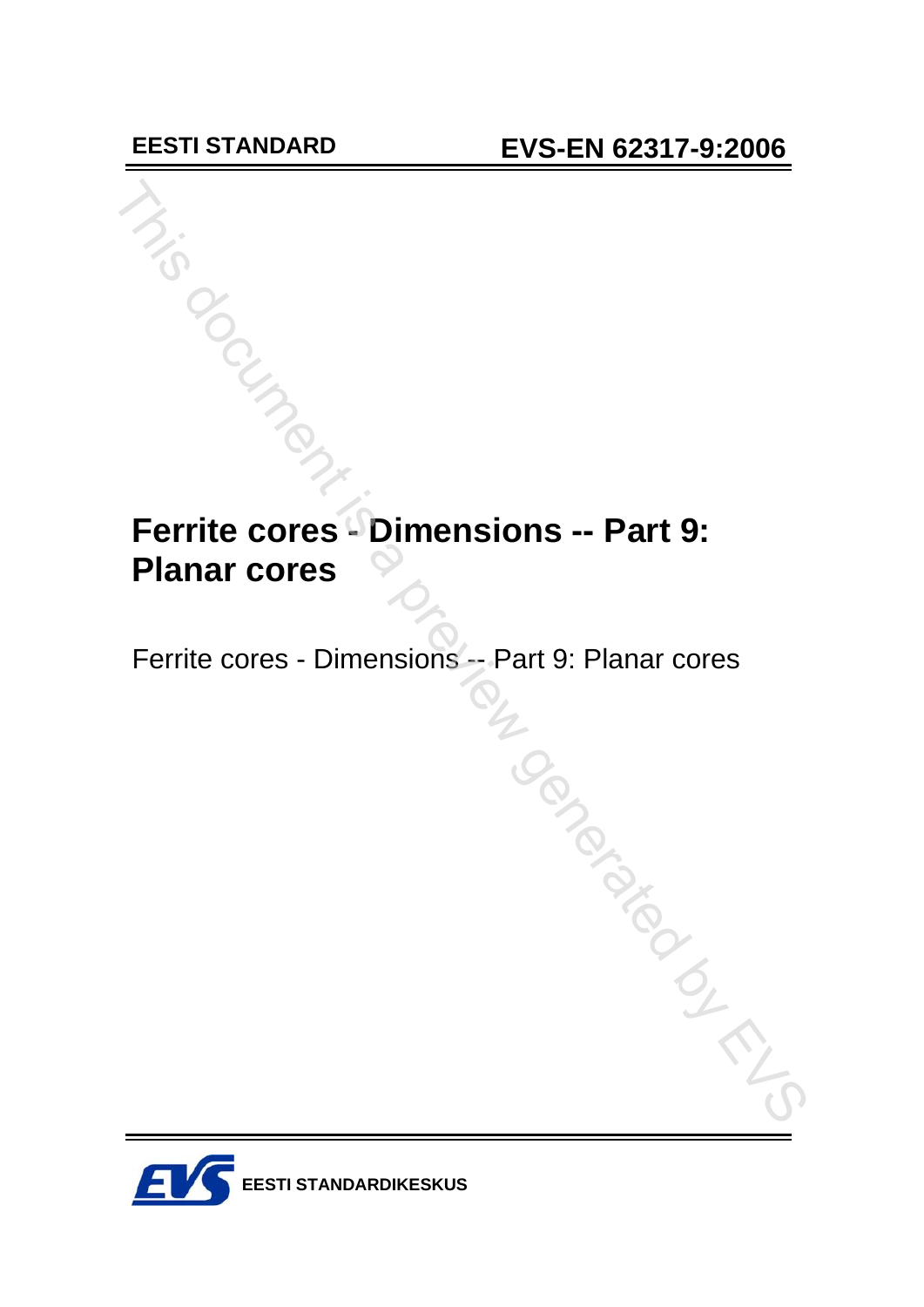| Käesolev Eesti standard EVS-EN 62317-                         | This Estonian standard EVS-EN 62317-                                           |
|---------------------------------------------------------------|--------------------------------------------------------------------------------|
| 9:2006 sisaldab Euroopa standardi EN                          | 9:2006 consists of the English text of the                                     |
| 62317-9:2006 ingliskeelset teksti.                            | European standard EN 62317-9:2006.                                             |
| Käesolev dokument on jõustatud                                | This document is endorsed on 20.10.2006                                        |
| 20.10.2006 ja selle kohta on avaldatud                        | with the notification being published in the                                   |
| teade Eesti standardiorganisatsiooni<br>ametlikus väljaandes. | official publication of the Estonian national<br>standardisation organisation. |
|                                                               |                                                                                |
| Standard on kättesaadav Eesti                                 | The standard is available from Estonian                                        |
| standardiorganisatsioonist.                                   | standardisation organisation.                                                  |

| <b>EESTI STANDARDI EESSÕNA</b>             | <b>NATIONAL FOREWORD</b>                      |
|--------------------------------------------|-----------------------------------------------|
|                                            |                                               |
| Käesolev Eesti standard EVS-EN 62317-      | This Estonian standard EVS-EN 62317-          |
| 9:2006 sisaldab Euroopa standardi EN       | 9:2006 consists of the English text of the    |
| 62317-9:2006 ingliskeelset teksti.         | European standard EN 62317-9:2006.            |
|                                            |                                               |
| Käesolev dokument on jõustatud             | This document is endorsed on 20.10.2006       |
| 20.10.2006 ja selle kohta on avaldatud     | with the notification being published in the  |
| teade Eesti standardiorganisatsiooni       | official publication of the Estonian national |
| ametlikus väljaandes.                      | standardisation organisation.                 |
|                                            |                                               |
| Standard on kättesaadav Eesti              | The standard is available from Estonian       |
| standardiorganisatsioonist.                | standardisation organisation.                 |
|                                            |                                               |
|                                            |                                               |
| Käsitlusala:                               | Scope:                                        |
| This International Standard specifies the  | This International Standard specifies the     |
| shapes and dimensions of ferrite cores for | shapes and dimensions of ferrite cores for    |
| inductive components (transformers and     | inductive components (transformers and        |
| chokes) of which the coil is typically     | chokes) of which the coil is typically        |
| constructed by multi-layer board or the    | constructed by multi-layer board or the       |
| coil is part of the motherboard. The       | coil is part of the motherboard. The          |
| general consideration upon which the       | general consideration upon which the          |
| design of this range of cores is based is  | design of this range of cores is based is     |
| given in Annex A.                          | given in Annex A.                             |
|                                            |                                               |
|                                            |                                               |
|                                            |                                               |
|                                            |                                               |
|                                            |                                               |
|                                            |                                               |
|                                            |                                               |
|                                            |                                               |
| ICS 29.100.10                              |                                               |
| Võtmesõnad:                                |                                               |
|                                            |                                               |
|                                            |                                               |
|                                            |                                               |
|                                            |                                               |
|                                            |                                               |
|                                            |                                               |
|                                            |                                               |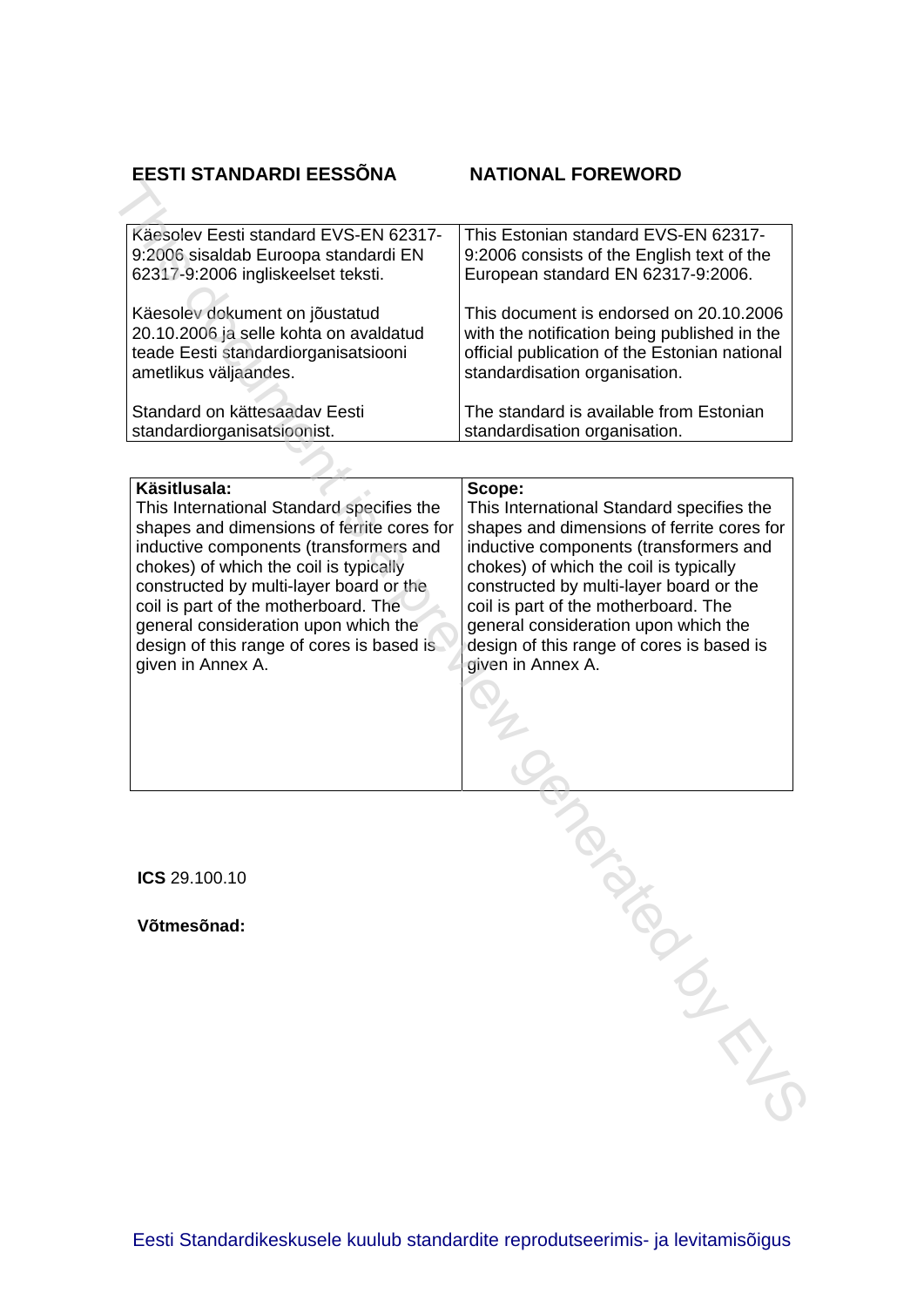## EUROPEAN STANDARD **EN 62317-9** NORME EUROPÉENNE EUROPÄISCHE NORM September 2006

ICS 29.100.10 Supersedes EN 61860:2000

English version

**Ferrite cores - Dimensions Part 9: Planar cores**  (IEC 62317-9:2006)

Noyaux ferrites - **Dimensions** Partie 9: Noyaux planaires (CEI 62317-9:2006)

 Ferritkerne - Maße Teil 9: Planarkerne (IEC 62317-9:2006)

This European Standard was approved by CENELEC on 2006-07-01. CENELEC members are bound to comply with the CEN/CENELEC Internal Regulations which stipulate the conditions for giving this European Standard the status of a national standard without any alteration.

Up-to-date lists and bibliographical references concerning such national standards may be obtained on application to the Central Secretariat or to any CENELEC member.

This European Standard exists in two official versions (English and German). A version in any other language made by translation under the responsibility of a CENELEC member into its own language and notified to the Central Secretariat has the same status as the official versions.

CENELEC members are the national electrotechnical committees of Austria, Belgium, Cyprus, the Czech Republic, Denmark, Estonia, Finland, France, Germany, Greece, Hungary, Iceland, Ireland, Italy, Latvia, Lithuania, Luxembourg, Malta, the Netherlands, Norway, Poland, Portugal, Romania, Slovakia, Slovenia, Spain, Sing and the United Kingdom of The United Kingdom of The United Kingdom.<br>
Superscheef Content City Content Content City Content City Content City Content Content City Content Content City Content City Content Content City

# CENELEC

European Committee for Electrotechnical Standardization Comité Européen de Normalisation Electrotechnique Europäisches Komitee für Elektrotechnische Normung

**Central Secretariat: rue de Stassart 35, B - 1050 Brussels** 

© 2006 CENELEC - All rights of exploitation in any form and by any means reserved worldwide for CENELEC members.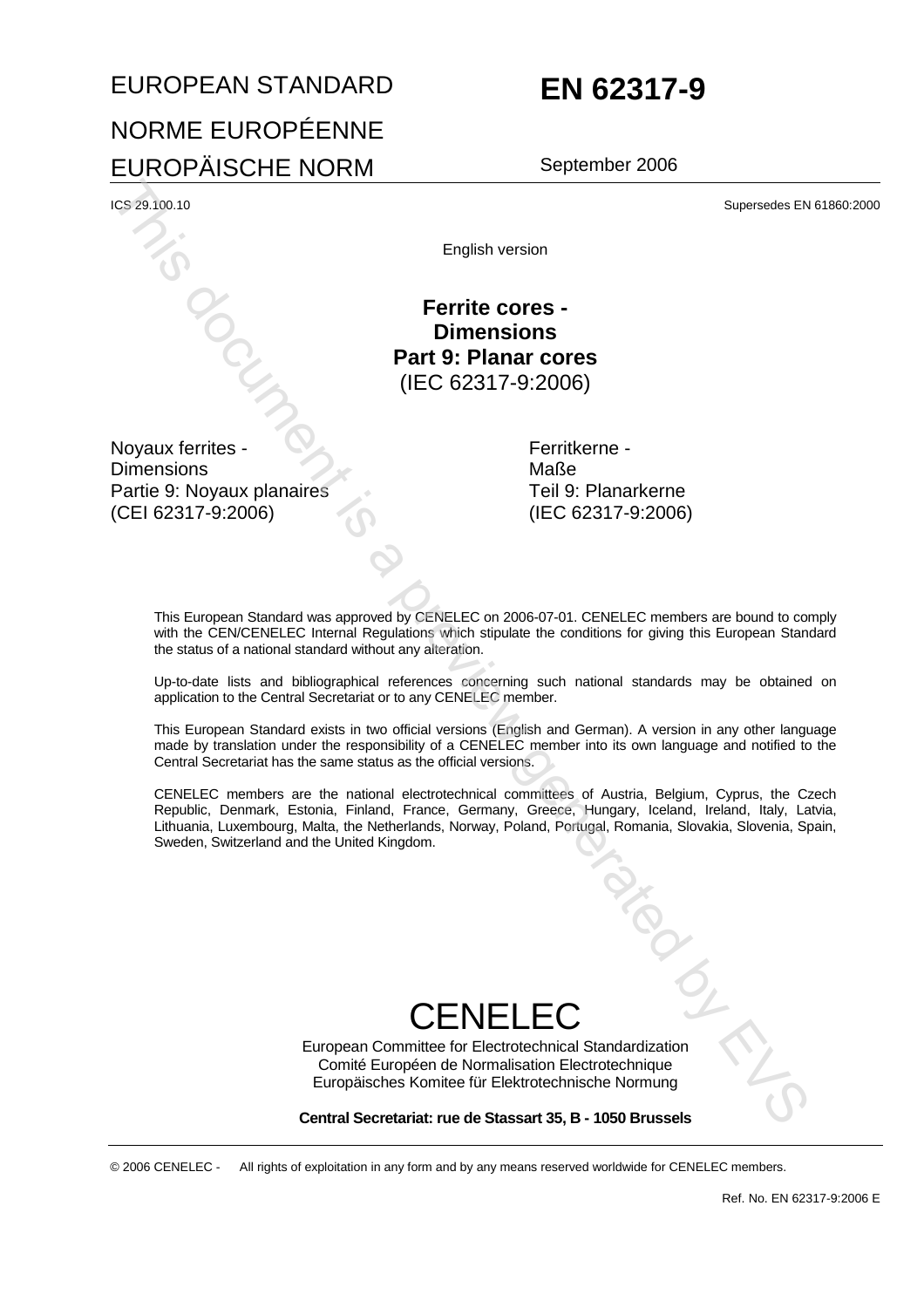## **Foreword**

The text of document 51/849/FDIS, future edition 1 of IEC 62317-9, prepared by IEC TC 51, Magnetic components and ferrite materials, was submitted to the IEC-CENELEC parallel vote and was approved by CENELEC as EN 62317-9 on 2006-07-01.

This European Standard supersedes EN 61860:2000.

This European Standard includes the following significant changes and additions with respect to EN 61860:2000:

- a) addition of the planar EL family of cores;
- b) addition of the low-profile ER family of cores;
- c) the low-profile RM-family defined in EN 61860:2000 has been moved to EN 62317-4 for RM-cores and associated parts.

The following dates were fixed:

| $-$ | latest date by which the EN has to be implemented<br>at national level by publication of an identical |       |            |
|-----|-------------------------------------------------------------------------------------------------------|-------|------------|
|     | national standard or by endorsement                                                                   | (dop) | 2007-04-01 |
|     |                                                                                                       |       |            |
|     | - latest date by which the national standards conflicting                                             |       |            |
|     | with the EN have to be withdrawn                                                                      | (dow) | 2009-07-01 |
|     |                                                                                                       |       |            |

Annex ZA has been added by CENELEC.

## **Endorsement notice**

 $\frac{1}{2}$ 

The text of the International Standard IEC 62317-9:2006 was approved by CENELEC as a European Standard without any modification.

Paganch is a previous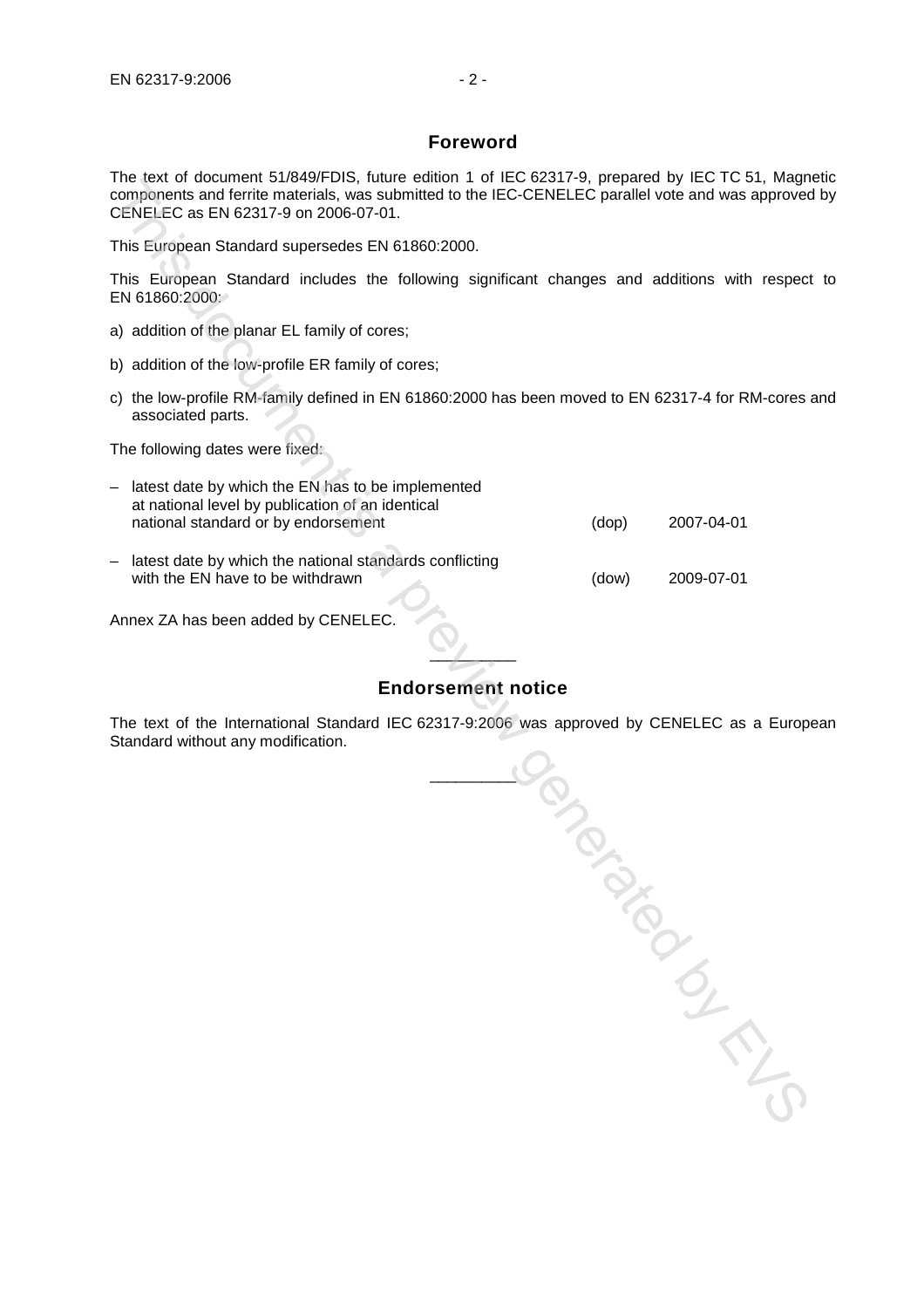## **Annex ZA**

(normative)

## **Normative references to international publications with their corresponding European publications**

|                    |       | 1.0011100007                                                                                                                                                                                                                                                   |               |            |
|--------------------|-------|----------------------------------------------------------------------------------------------------------------------------------------------------------------------------------------------------------------------------------------------------------------|---------------|------------|
|                    |       | Normative references to international publications<br>with their corresponding European publications                                                                                                                                                           |               |            |
|                    |       | The following referenced documents are indispensable for the application of this document. For date<br>references, only the edition cited applies. For undated references, the latest edition of the reference<br>document (including any amendments) applies. |               |            |
| applies.           |       | NOTE When an international publication has been modified by common modifications, indicated by (mod), the relevant EN/F                                                                                                                                        |               |            |
| <b>Publication</b> | Year  | <b>Title</b>                                                                                                                                                                                                                                                   | EN/HD         | Year       |
| IEC 60205          | $-1)$ | Calculation of the effective parameters of<br>magnetic piece parts                                                                                                                                                                                             | EN 60205      | $2006^{2}$ |
| IEC 62317-4        | 2005  | Ferrite cores - Dimensions<br>Part 4: RM-cores and associated parts                                                                                                                                                                                            | EN 62317-4    | 2005       |
|                    |       | <b>PIDENCER DE</b>                                                                                                                                                                                                                                             |               |            |
|                    |       |                                                                                                                                                                                                                                                                | PARTICIPAL MA |            |

 $1)$  Undated reference.

 $2)$  Valid edition at date of issue.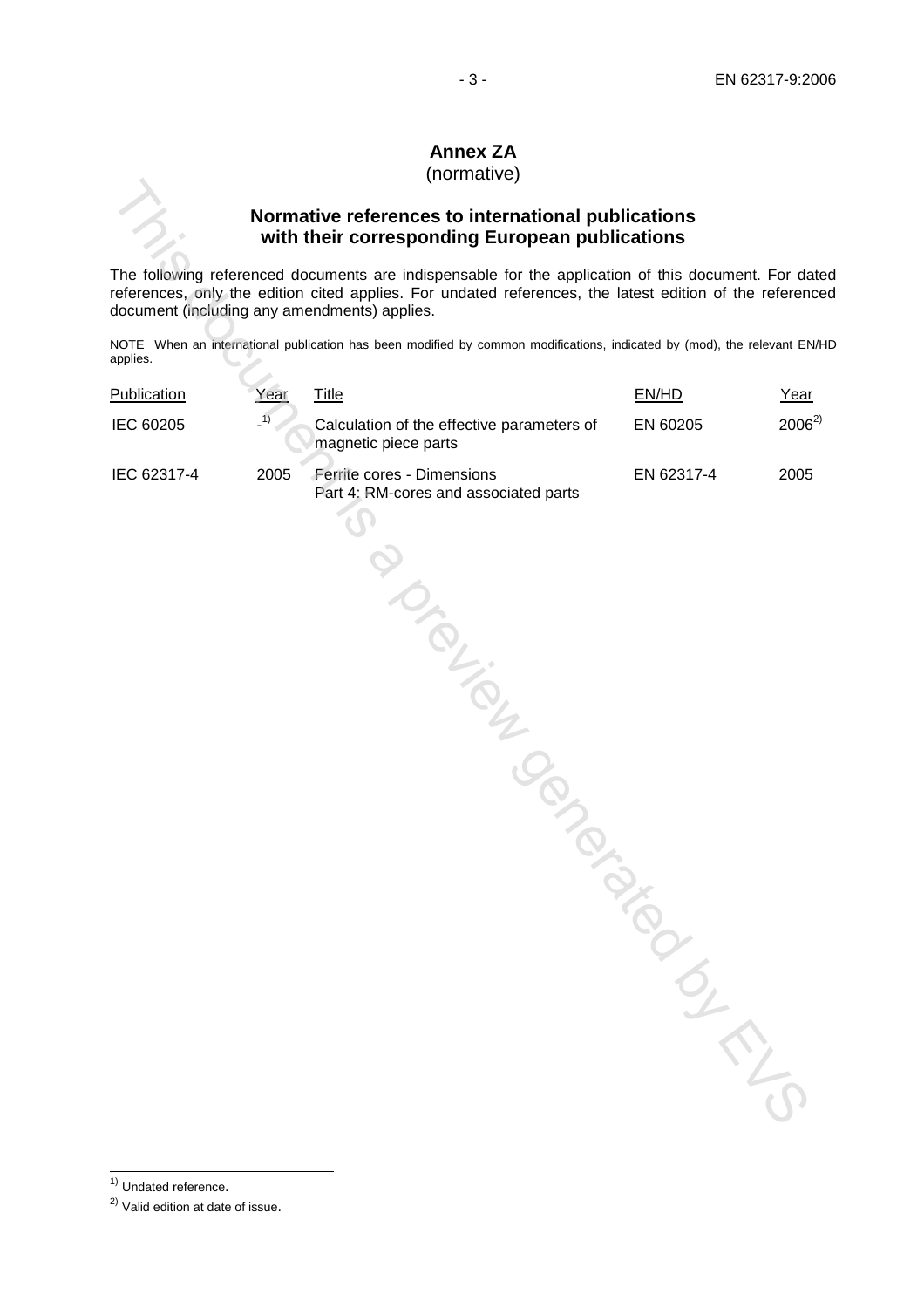# INTERNATIONAL<br>
STANDARD<br>
S **STANDARD**



First edition 2006-04

## **Ferrite cores – Dimensions –**

**Part 9: Planar cores**  Jessies der Konstantinoper



Reference number IEC 62317-9:2006(E)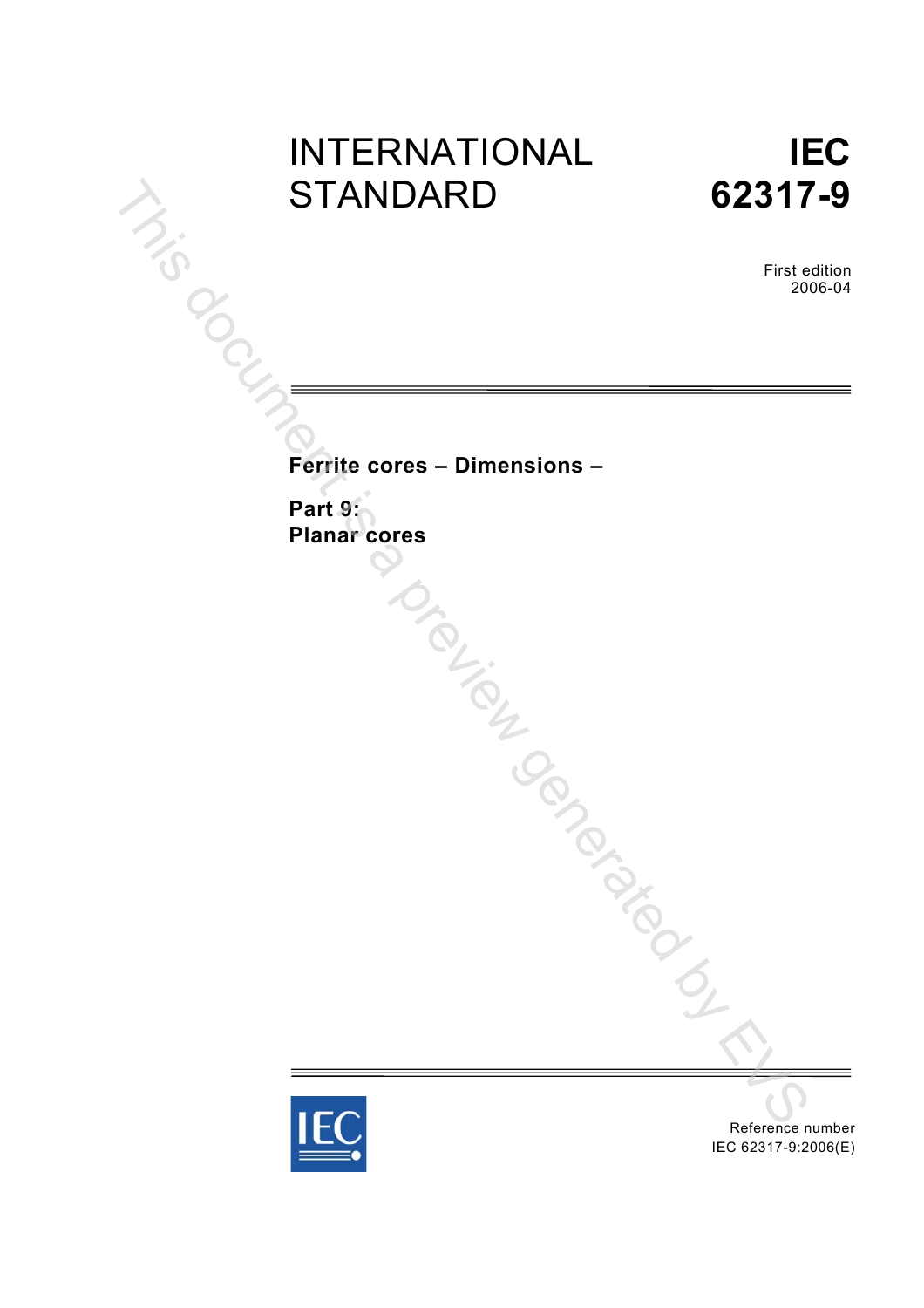## **Publication numbering**

As from 1 January 1997 all IEC publications are issued with a designation in the 60000 series. For example, IEC 34-1 is now referred to as IEC 60034-1.

## **Consolidated editions**

The IEC is now publishing consolidated versions of its publications. For example, edition numbers 1.0, 1.1 and 1.2 refer, respectively, to the base publication, the base publication incorporating amendment 1 and the base publication incorporating amendments 1 and 2.

## **Further information on IEC publications**

The technical content of IEC publications is kept under constant review by the IEC, thus ensuring that the content reflects current technology. Information relating to this publication, including its validity, is available in the IEC Catalogue of publications (see below) in addition to new editions, amendments and corrigenda. Information on the subjects under consideration and work in progress undertaken by the technical committee which has prepared this publication, as well as the list of publications issued, is also available from the following:

• **IEC Web Site (www.iec.ch)** 

## • **Catalogue of IEC publications**

The on-line catalogue on the IEC web site (www.iec.ch/searchpub) enables you to search by a variety of criteria including text searches, technical committees and date of publication. On-line information is also available on recently issued publications, withdrawn and replaced publications, as well as corrigenda.

• **IEC Just Published** 

This summary of recently issued publications (www.iec.ch/online\_news/ justpub) is also available by email. Please contact the Customer Service Centre (see below) for further information.

## • **Customer Service Centre**

If you have any questions regarding this publication or need further assistance, please contact the Customer Service Centre: Payance is a previously

Email: custserv@iec.ch Tel: +41 22 919 02 11<br>Fax: +41 22 919 03 00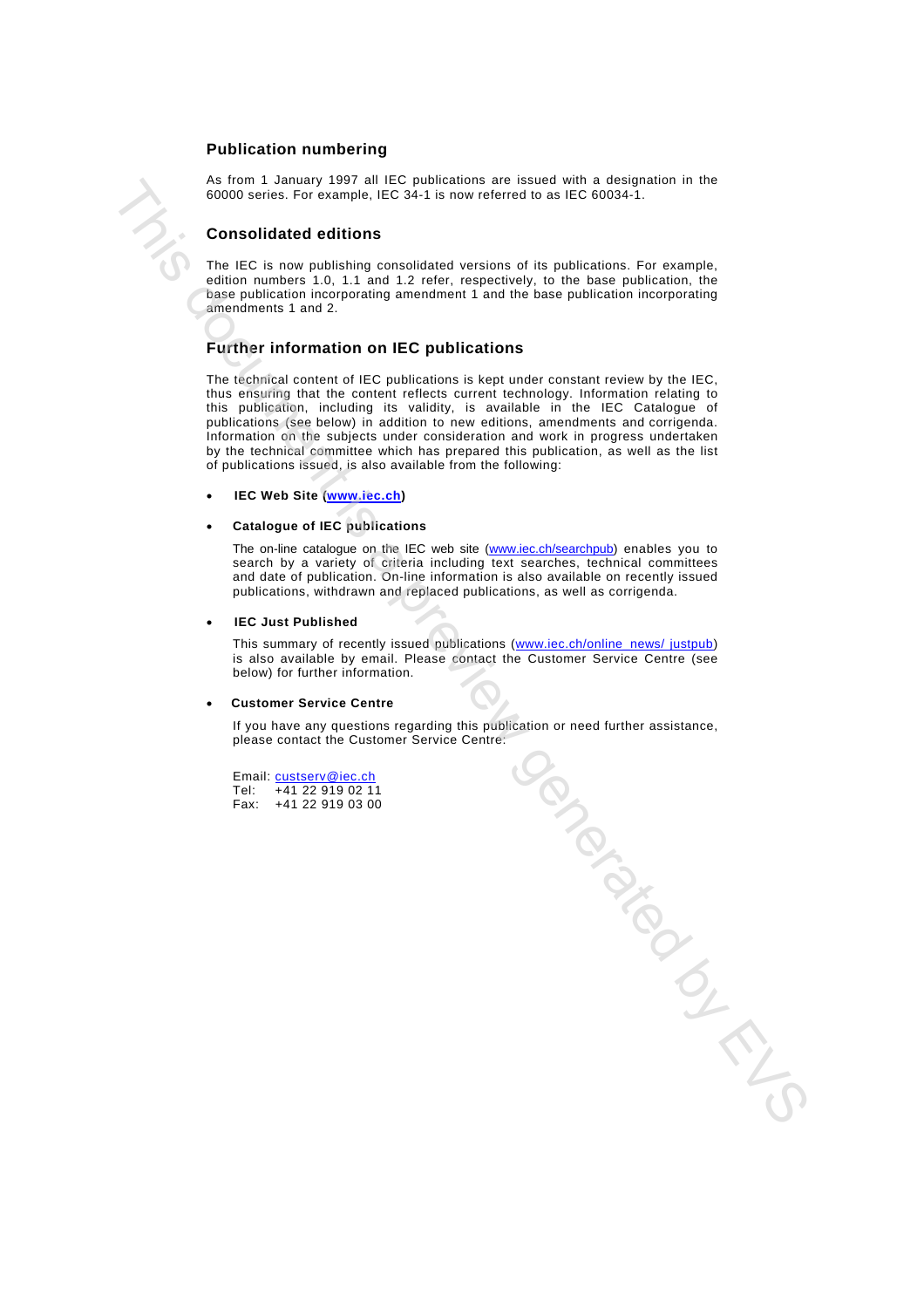# INTERNATIONAL<br>
STANDARD<br>
S **STANDARD**

# **IEC 62317-9**

First edition 2006-04

# **Ferrite cores – Dimensions –**  The Dimensions -<br>
The preview generations -<br>
Contract by EVS<br>
Contract of the Contract of the Contract of the Contract of the Contract of the Contract of the Contract of the Contract of the Contract of the Contract of the

**Part 9: Planar cores** 

© IEC 2006 - Copyright - all rights reserved

No part of this publication may be reproduced or utilized in any form or by any means, electronic or mechanical, including photocopying and microfilm, without permission in writing from the publisher.

International Electrotechnical Commission, 3, rue de Varembé, PO Box 131, CH-1211 Geneva 20, Switzerland Telephone: +41 22 919 02 11 Telefax: +41 22 919 03 00 E-mail: inmail@iec.ch Web: www.iec.ch



PRICE CODE Commission Electrotechnique Internationale International Electrotechnical Commission Международная Электротехническая Комиссия



*For price, see current catalogue*

 $\Omega$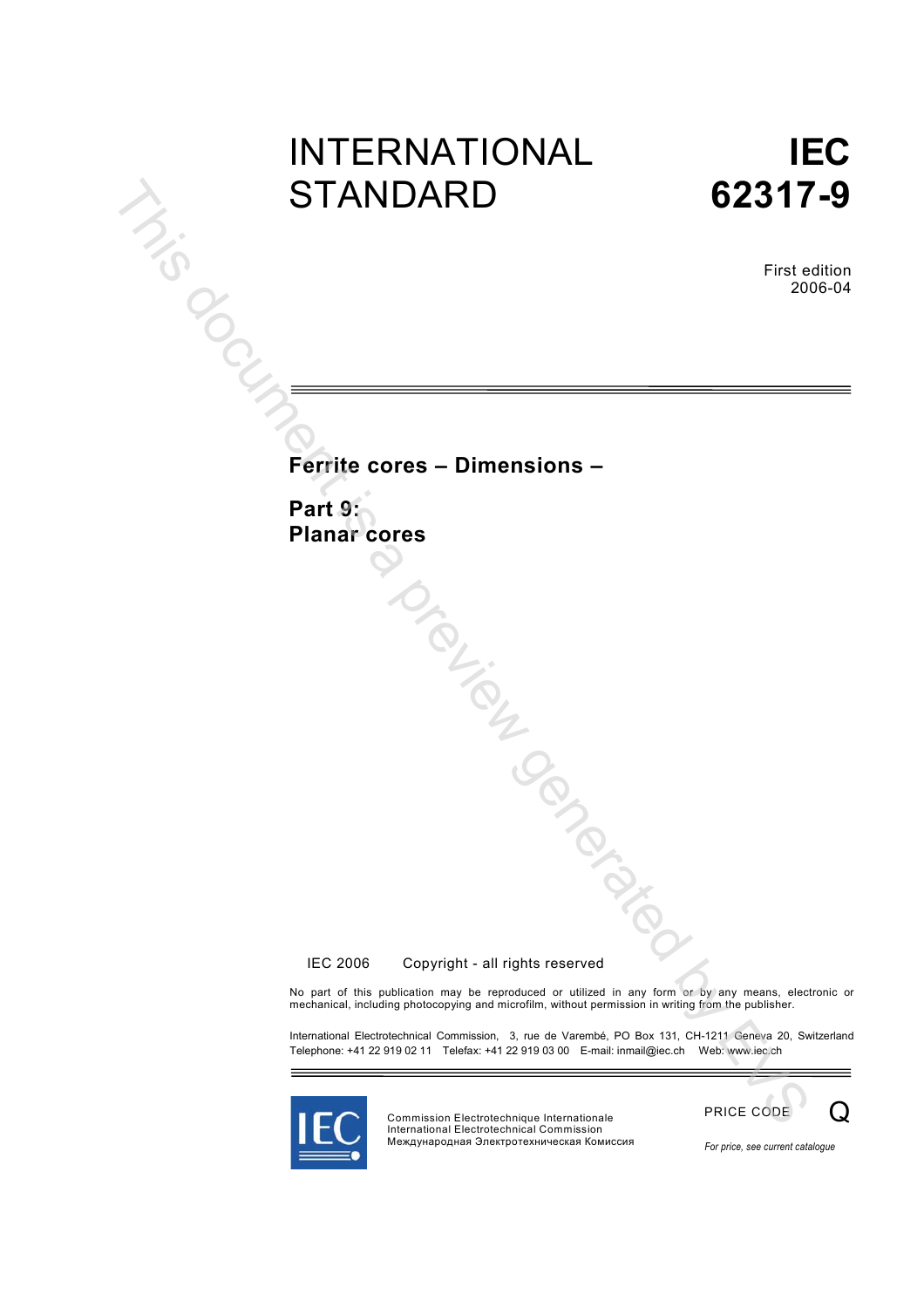## **CONTENTS**

| 1 |                                                                      |
|---|----------------------------------------------------------------------|
| 2 |                                                                      |
| 3 |                                                                      |
|   |                                                                      |
|   |                                                                      |
|   | 3.3 Dimensions of low-profile core E-core and the mating PLT-core  9 |
|   |                                                                      |
|   |                                                                      |
|   |                                                                      |
|   |                                                                      |
|   |                                                                      |
|   |                                                                      |
|   |                                                                      |
|   |                                                                      |
|   |                                                                      |
|   |                                                                      |
|   |                                                                      |
|   |                                                                      |
|   |                                                                      |
|   |                                                                      |
|   |                                                                      |
|   |                                                                      |
|   | Q                                                                    |
|   |                                                                      |
|   |                                                                      |
|   |                                                                      |
|   |                                                                      |
|   |                                                                      |
|   |                                                                      |
|   |                                                                      |
|   |                                                                      |
|   |                                                                      |
|   |                                                                      |
|   |                                                                      |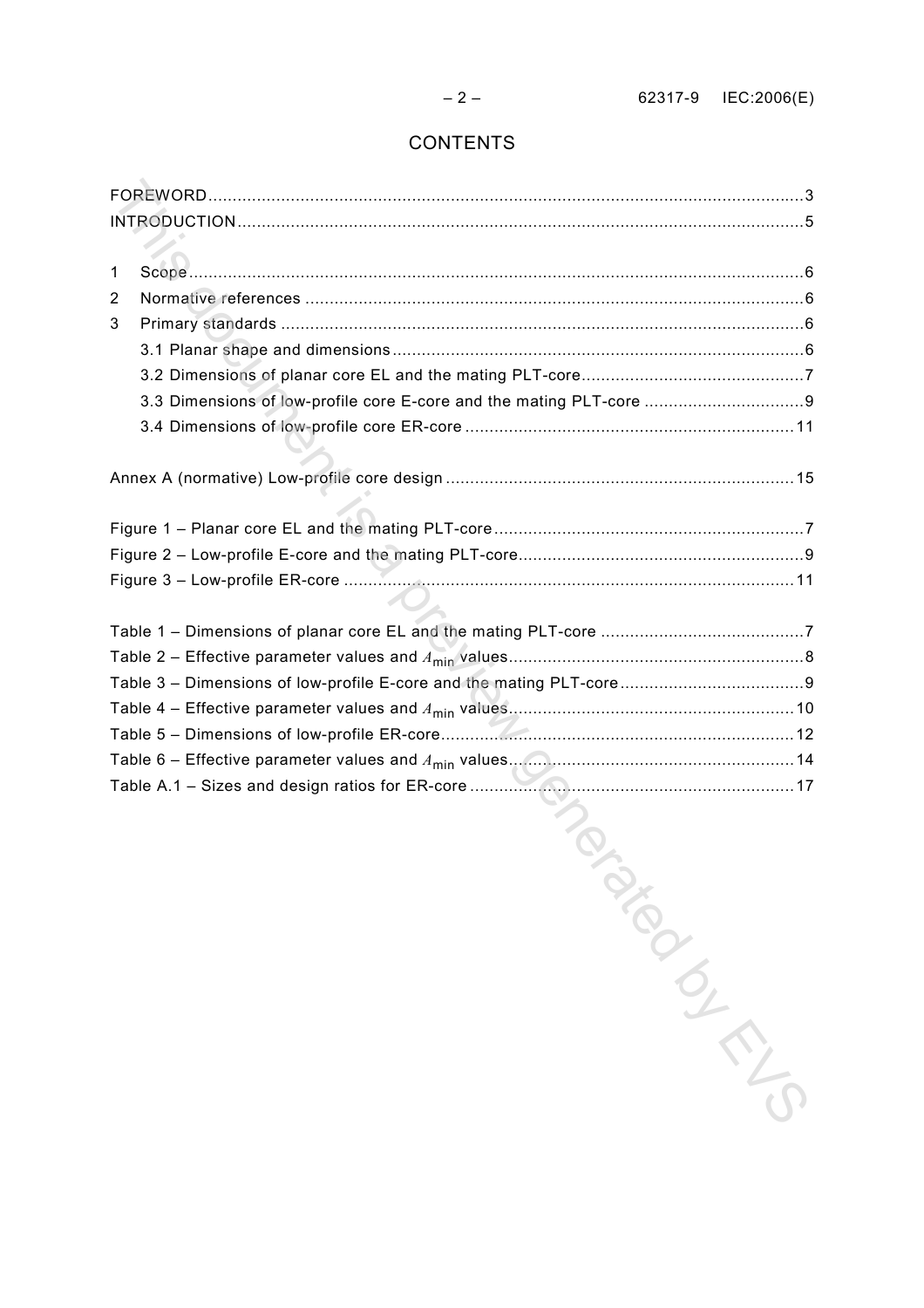## INTERNATIONAL ELECTROTECHNICAL COMMISSION  $\frac{1}{2}$

## **FERRITE CORES – DIMENSIONS –**

## **Part 9: Planar cores**

## FOREWORD

- 1) The International Electrotechnical Commission (IEC) is a worldwide organization for standardization comprising all national electrotechnical committees (IEC National Committees). The object of the IEC is to promote international co-operation on all questions concerning standardization in the electrical and electronic fields. To this end and in addition to other activities, IEC publishes International Standards. Technical Specifications, Technical Reports, Publicly Available Specifications (PAS) and Guides (hereafter referred to as "IEC Publication(s)"). Their preparation is entrusted to technical committees; any IEC National Committee interested in the subject dealt with may participate in this preparatory work. International, governmental and nongovernmental organizations liaising with the IEC also participate in this preparation. IEC collaborates closely with the International Organization for Standardization (ISO) in accordance with conditions determined by agreement between the two organizations. **FERRITE CORES - DIMENSIONS -<br>
Part 9: Planar cores<br>
FOREWORD<br>
The Memmetric Restriction of the property of the Context of the Context<br>
In reason determines a property observation of the Context of the Context<br>
Internal c**
- 2) The formal decisions or agreements of IEC on technical matters express, as nearly as possible, an international consensus of opinion on the relevant subjects since each technical committee has representation from all interested IEC National Committees.
- 3) IEC Publications have the form of recommendations for international use and are accepted by IEC National Committees in that sense. While all reasonable efforts are made to ensure that the technical content of IEC Publications is accurate, IEC cannot be held responsible for the way in which they are used or for any misinterpretation by any end user.
- 4) In order to promote international uniformity, IEC National Committees undertake to apply IEC Publications transparently to the maximum extent possible in their national and regional publications. Any divergence between any IEC Publication and the corresponding national or regional publication shall be clearly indicated in the latter.
- 5) IEC provides no marking procedure to indicate its approval and cannot be rendered responsible for any equipment declared to be in conformity with an IEC Publication.
- 6) All users should ensure that they have the latest edition of this publication.
- 7) No liability shall attach to IEC or its directors, employees, servants or agents including individual experts and members of its technical committees and IEC National Committees for any personal injury, property damage or other damage of any nature whatsoever, whether direct or indirect, or for costs (including legal fees) and expenses arising out of the publication, use of, or reliance upon, this IEC Publication or any other IEC Publications.
- 8) Attention is drawn to the Normative references cited in this publication. Use of the referenced publications is indispensable for the correct application of this publication.
- 9) Attention is drawn to the possibility that some of the elements of this IEC publication may be the subject of patent rights. IEC shall not be held responsible for identifying any or all such patent rights.

International Standard IEC 62317-9 has been prepared IEC technical committee 51: Magnetic components and ferrite materials.

This International Standard cancels and replaces IEC 61860 published in 2000. This edition constitutes a technical revision. This International Standard includes the following significant technical changes and additions with respect to IEC 61860:2000:

- a) addition of the planar EL family of cores;
- b) addition of the low-profile ER family of cores;
- c) the low-profile RM-family defined in IEC 61860:2000 has been moved to IEC 62137-4 for RM-cores and associated parts.

This publication has been drafted in accordance with the ISO/IEC Directives, Part 2.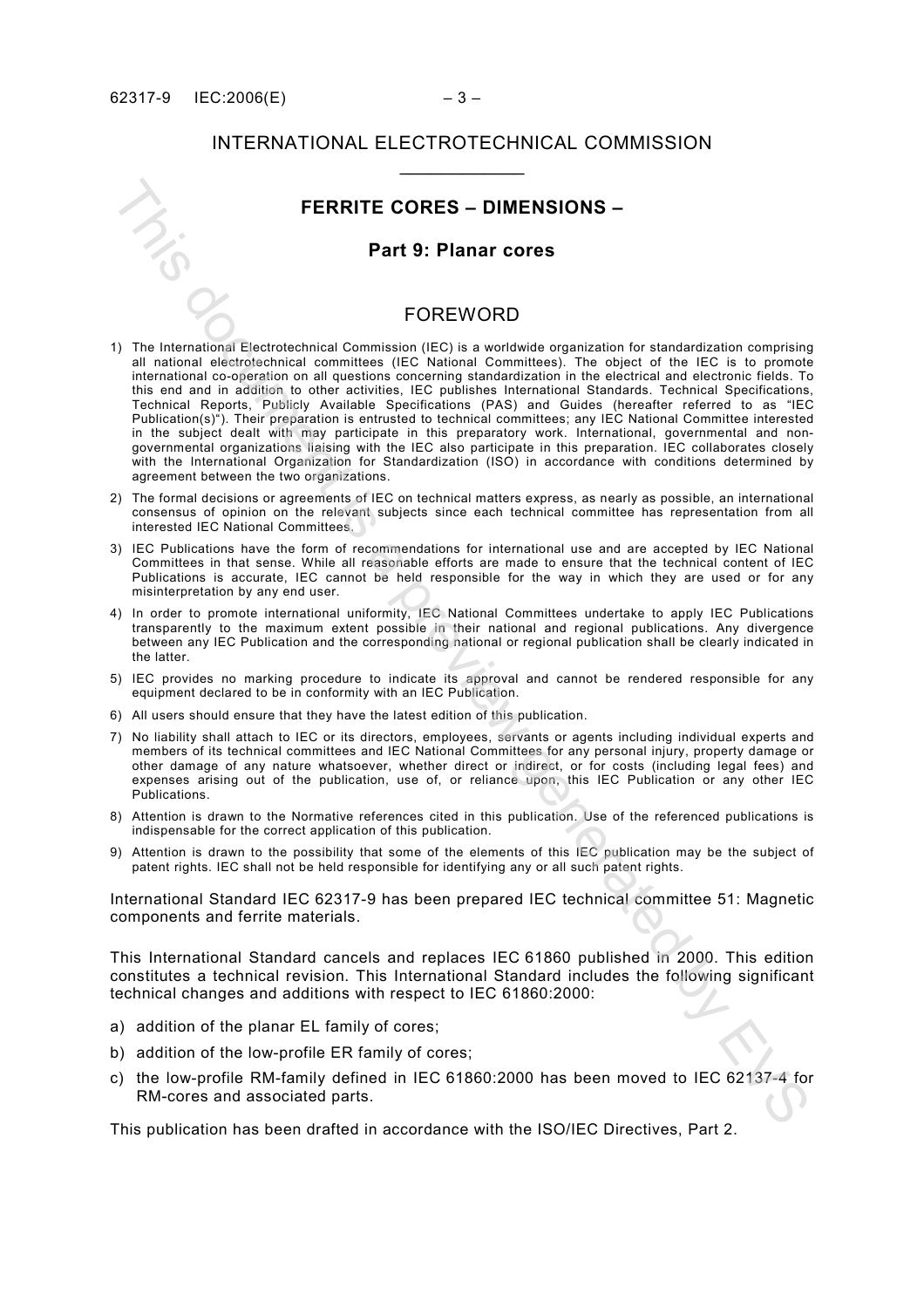The text of this standard is based on the following documents:



Full information on the voting for the approval of this standard can be found in the report on voting indicated in the above table.

IEC 62317 consists of the following parts, under the general title *Ferrite cores – Dimensions*:

- Part 1: General (under consideration)
- Part 2: Pot cores (under consideration, currently available as IEC 60133)
- Part 3: Half pot cores (under consideration, currently available as IEC 62323)
- Part 4: RM-cores and associated parts
- Part 5: EP-cores (under consideration, currently available as IEC 61596)
- Part 6: ETD-cores (under consideration, currently available as IEC 61185)
- Part 7: EER-cores
- Part 8: E-cores
- Part 9: Planar cores
- Part 10: PM-cores (under consideration, currently available as IEC 61247)
- Part 11: EC-cores (under consideration, currently available as IEC 60647)
- Part 12: Uncoated ring cores (under consideration, currently available as IEC 61604)

The committee has decided that the contents of this publication will remain unchanged until the maintenance result date indicated on the IEC web site under "http://webstore.iec.ch" in the data related to the specific publication. At this date, the publication will be Transformation on the voring and the space on volte and the formula version of the space of the space of the space of the space of the space of the space of the space of the space of the space of the space of the space of

- reconfirmed;
- withdrawn;
- replaced by a revised edition, or
- amended.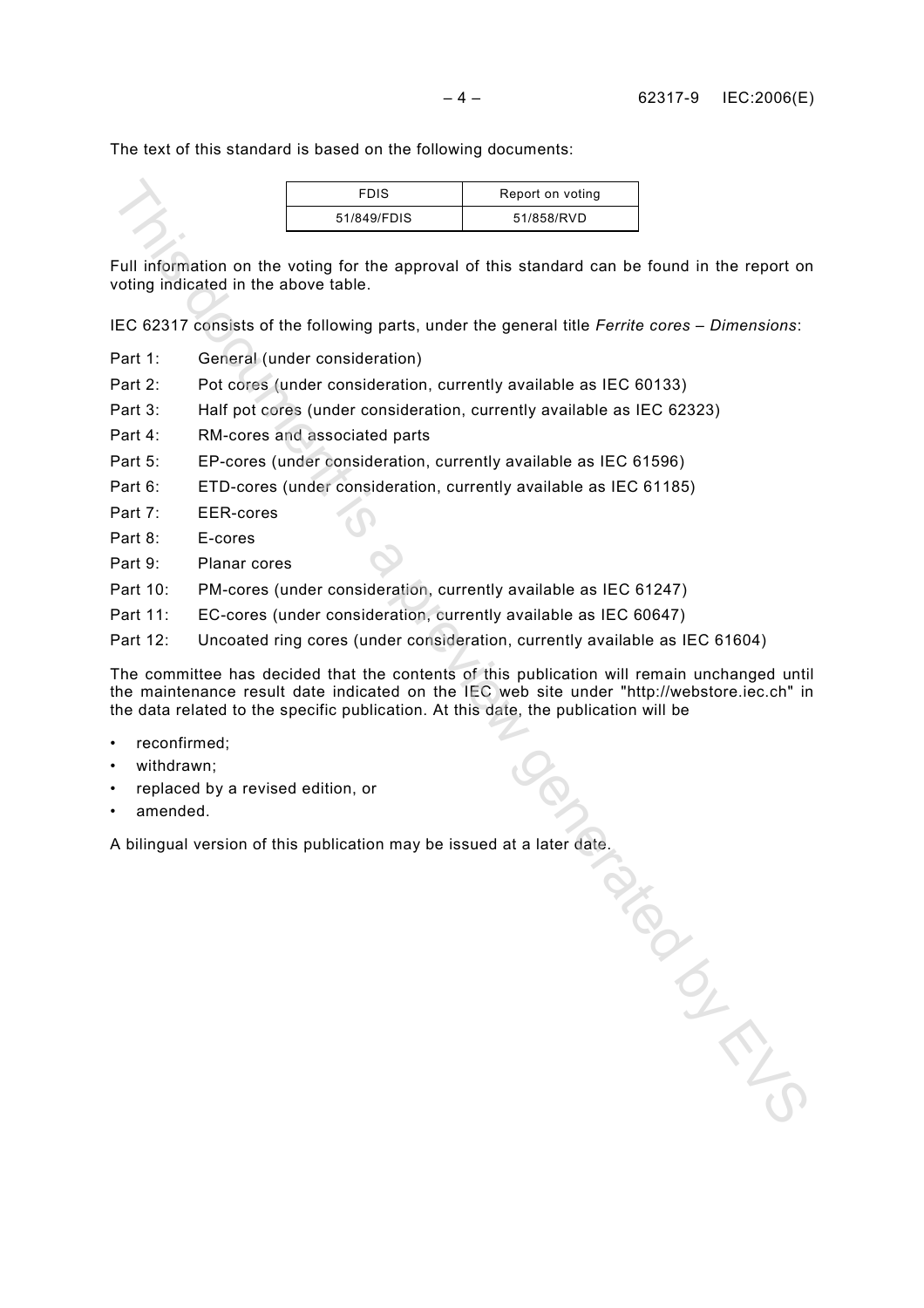## INTRODUCTION

Nowadays, d.c.-d.c. converter power supplies increasingly employ transformers and chokes the windings of which are made of multi-layer printed circuit board or the windings are constructed in the motherboard, rather than the transformers wound by conventional copper wires. This part of IEC 62317 specifies the optimum shapes and dimensions of cores for SMD (Surface Mounted Device) and of cores for which the windings are constructed in the motherboard. The motherboard has slots cut out to accept the ferrite cores. This is called the total integration in a multi-layer motherboard. The core shape specified in this part of Nowledge, d.c. converts power satisfies increasingly employ transformers and choose occupations of convertice as well as the matter transformers would by conventional conservers. This a part of IEC 62317 specifies the epit